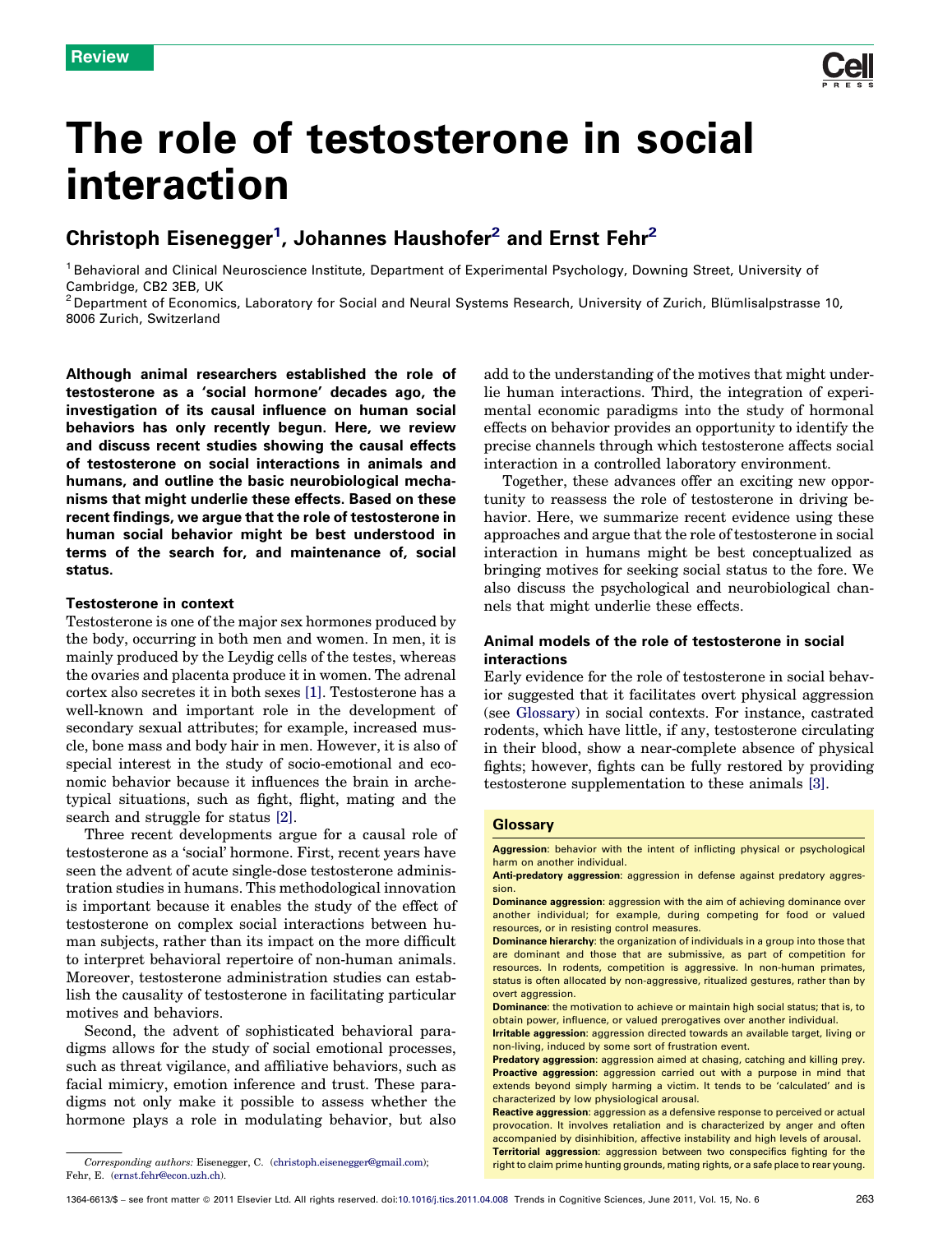However, the role of testosterone in facilitating aggression appears to be limited to specific social forms of aggression, such as territorial and dominance aggression (e.g. [\[1\]\)](#page-7-0). By contrast, it appears that testosterone is less involved in other non-social forms of aggression, such as predatory and anti-predatory aggression [\[4\].](#page-7-0)

Conversely, physical aggression influences testosterone levels. This well-acknowledged fact is captured by the Challenge Hypothesis originally postulated for birds [\[5\],](#page-7-0) which states that, perhaps owing to the costs of chronically elevated testosterone levels [\[6\]](#page-7-0), testosterone levels rise only in response to challenges (e.g. during the mating season), whereas they are low during periods of social stability. (Note that testosterone decreasing as a result of losing challenges has also been reported in animals; however, we focus here on testosterone increases to prepare the ground for later discussion of the effects of exogenous testosterone increases through administration in humans.) Such challenge-induced rises in testosterone, in turn, can elevate the winning probability in subsequent conflicts (winner effect). Further experiments showed that the presence of testosterone is a necessary condition for this winner effect to occur [\[7\].](#page-7-0)

#### Testosterone and human aggression

Does testosterone have the same aggression-related behavioral effects in humans as it appears to have in nonhuman animals? This question continues to generate substantial controversy in the literature. Two factors could be related to this.

First, studies on physical aggression in humans have been limited to researching the correlation between plasma hormone levels and observed aggressive behaviors in field studies. For instance, high testosterone levels in male prisoners have been linked to having a history of rape, murder and armed robbery, and relatively lower levels to a history of theft and drug abuse [\[8\]](#page-7-0). A similar pattern was observed in a study of female prison inmates [\[9\].](#page-7-0) However, the causality in these studies remains unclear: the higher levels of aggression might well have caused the higher testosterone levels, leaving open the question of whether testosterone is a causal factor driving this behavior.

The second problem in establishing the role of testosterone in driving behavior is the complexity of human aggression. In particular, human aggression often takes purely psychological or even economic forms, rather than being overtly violent. In addition, different motives might underlie these behaviors in humans; for example, offensive aggression primarily intended to achieve a goal, as opposed to reactive aggression (i.e. a defensive response to provocation) [\[10,11\]](#page-7-0). Moreover, aggression in humans is often measured by self-report and frequently emphasizes trait aggression at the expense of context-dependent aggression [\[11\]](#page-7-0). Not surprisingly, therefore, the existing evidence for a link between aggression and testosterone in humans is relatively weak, but positive [\[12\].](#page-7-0) Even if one accepts the fact that reactive aggression can be measured in a controlled laboratory environment, results are similarly inconclusive: recent studies found a positive relationship between baseline testosterone levels and laboratory measures of reactive aggression (reviewed in [\[11\]](#page-7-0)), but others also reported null findings (in larger samples) [\[13\]](#page-7-0). Most importantly, however, a causal role for testosterone in forms of reactive aggression could not be confirmed, as neither long-term nor acute administration of testosterone had an effect [\[13,14\]](#page-7-0).

In summary, although there is some evidence suggesting a role for endogenous testosterone levels in physical and non-physical forms of aggression, results are conflicting and inconclusive. In addition, there is no evidence for a direct causal link between testosterone administration and laboratory measures of non-physical aggression in humans.

#### Testosterone and social status

In contrast to the controversial role of testosterone in aggression, a mounting body of evidence in both animals and humans suggests that testosterone drives a more general repertoire of motivated behaviors, often subsumed under the concept of dominance behavior [\[1\].](#page-7-0) Dominance behavior refers to the motivation of an individual to achieve or maintain a high social status, which appears to be achieved non-aggressively in primates [\[15\]](#page-7-0). Thus, testosterone seems to influence an underlying motive rather than aggression per se. For instance, rhesus monkeys with high testosterone levels use stares, threats and displacements, rather than overtly aggressive interactions, to ascertain high social status [\[16\].](#page-7-0) In humans, status might be asserted in similarly subtle ways; for example, in faceto-face interactions by increased staring duration, speech duration and body postures displaying supremacy [\[15\]](#page-7-0) ([Figure 1](#page-2-0)). Nevertheless, physical violence might still be a component of status-seeking behavior in certain contexts [\[17\]](#page-7-0) and it has been emphasized that one must control for whether the aggression displayed is suitable for improving the social status of a subject [\[18\]](#page-7-0). It is possible that this might ultimately reveal a more consistent positive relationship between adaptive aggressiveness in the context of status seeking and testosterone ([Figure 1\)](#page-2-0).

#### Baseline testosterone as a biomarker of social interactions

Do testosterone levels affect status-seeking behaviors? A first approach to this question is to ask whether baseline levels of testosterone correlate with these behaviors. Answering this question has recently become possible through the advent of valid tools for measuring bioactive steroid hormones in human saliva. Indeed, measurements of testosterone at a single time-point correlate positively with high dominance in both adolescents [\[19,20\]](#page-7-0) and adults [\[21,22\]](#page-7-0). In addition, salivary testosterone levels correlate with implicit measures of power motivation [\[23\]](#page-7-0) and increased vigilance for status threats [\[24,25\]](#page-7-0). As a result of these relationships, and the moderate stability of testosterone levels over time, some have suggested that baseline testosterone levels reflect a personality trait [\[26\].](#page-7-0)

An alternative view, however, states that basal testosterone levels do not only correlate with particular behaviors, but also respond to the social environment. We discuss this evidence next.

### Social modulation of testosterone

Do social interactions, in turn, also affect testosterone levels? An impressive example of context effects on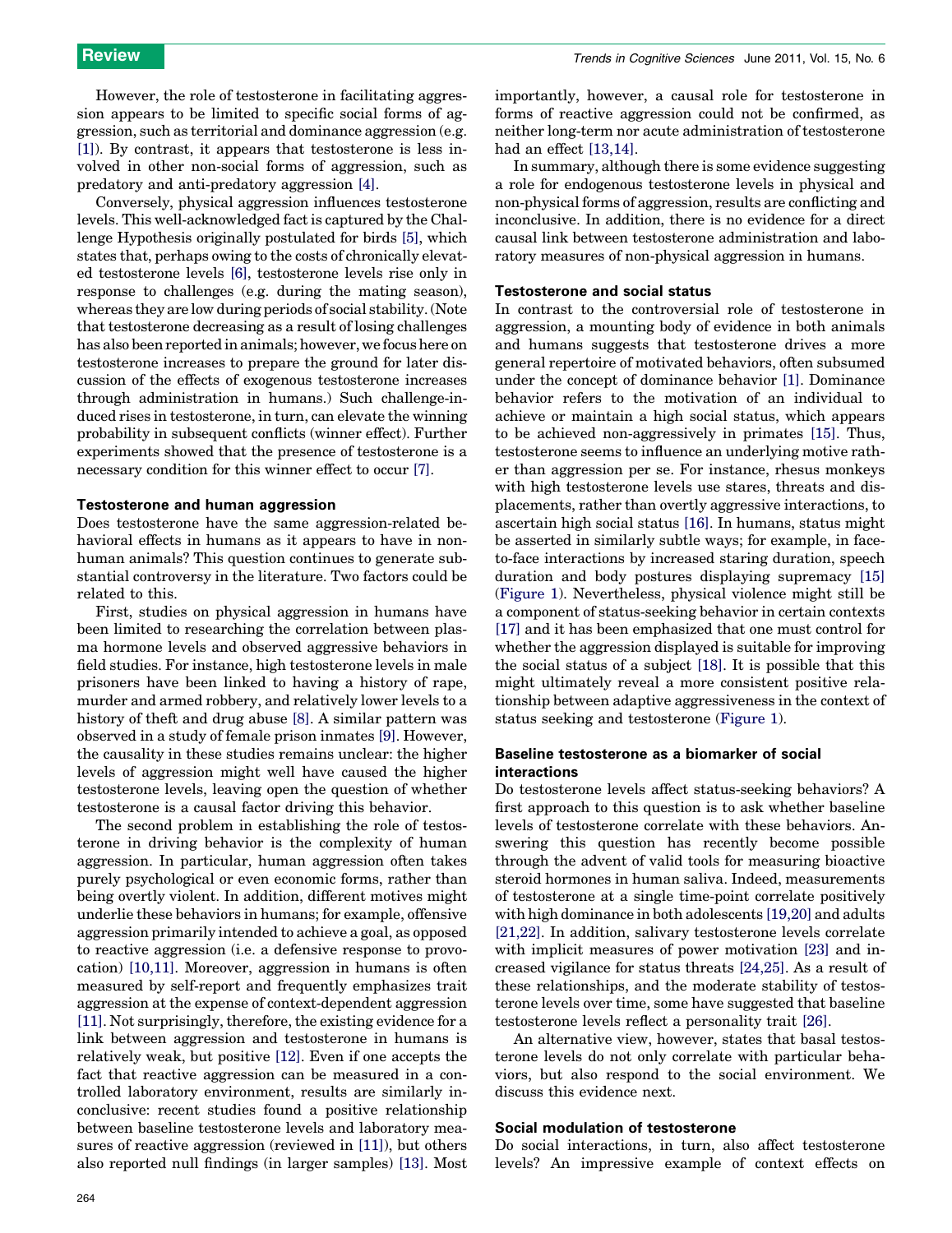<span id="page-2-0"></span>

Figure 1. Illustration of the different means used by rodents and humans to achieve and maintain high status and/or alpha rank. High or acutely rising testosterone levels probably have a positive influence on the status motive, and achievement of a high status position might then increase testosterone further. Other factors (psychological or physical) might facilitate and/or inhibit this motivation independently of testosterone.

testosterone is the recent finding that men show a larger increase in testosterone when exposed to the scent of an ovulating woman compared with that of a non-ovulating woman or a control [\[27\]](#page-7-0).

Apart from sexual social stimuli, which are reliable inductors of a testosterone response [\[28,29\]](#page-7-0), social interactions outside a direct reproductive context have also been shown to induce a testosterone response [\[1\]](#page-7-0). In particular, testosterone levels rise within minutes in anticipation of both physical and non-physical competitive situations; for example, dyadic food competition in chimpanzees [\[30\],](#page-7-0) or tennis, chess or domino tournaments in humans (reviewed in [\[31\]](#page-7-0)).

Testosterone also reacts to contest outcomes [\[32\]](#page-7-0), and not just to anticipation: for instance, stock traders show higher testosterone levels if their daily profits are above average, and winners of soccer matches show higher testosterone levels than do the losers [\[33\]](#page-7-0). One potential problem with these results is the question of causality, as winning a competition might be a consequence, not a cause, of higher testosterone levels. However, causal manipulation of social context (e.g. rigged contests) confirms a causal effect of winning situations on testosterone levels (e.g. [\[34](#page-7-0)–38]). These effects can be large; for example, merely watching oneself win a competitive interaction on video produces a 40% testosterone surge from baseline [\[37\]](#page-7-0).

In sum, findings suggest that testosterone is both a cause and a consequence of competitive interactions. However, conclusive establishment of the direction of causality requires the exogenous administration of testosterone. As we show below, the recent development of clean methodological approaches for studying testosterone administration effects [\[39\]](#page-7-0), combined with the recent development of new paradigms, allows a deeper insight

into the causal effects of testosterone on a range of social– emotional behaviors that tend to increase the motivation and ability of an individual to acquire and defend social status.

### Testosterone effects on social emotional behaviors in face-to-face interactions

In primates, status can be established and maintained through a series of short, face-to-face interactions [\[40\]](#page-7-0). Several recent studies suggest that testosterone facilitates particular social emotional mechanisms that tend to enhance the ability of an individual to achieve and maintain a high social status.

#### Processing of facial emotional expressions

An angry facial expression serves as an important threat signal in face-to-face dominance encounters [\[41\]](#page-7-0). In a comprehensive set of experiments, van Honk and colleagues established that individuals who generally have higher scores on self-reported dominance and higher basal levels of testosterone show vigilant responses to angry facial expressions (reviewed in [\[42\]\)](#page-7-0). Furthermore, exogenous administration of testosterone increases the sympathetic heart-rate response to angry, but not to happy facial expressions [\[43\]](#page-7-0) [\(Figure 2\)](#page-3-0). Although this could theoretically also reflect autonomic arousal as part of a fear response, testosterone has been shown to reduce fear [\[44\]](#page-7-0), suggesting that dominant people perceive an angry face as a challenge.

#### Affiliative processes

Because humans are generally not inclined to affiliate with those with whom they expect to compete, a relative suppression of affiliative processes could benefit those who seek to improve their social status through competition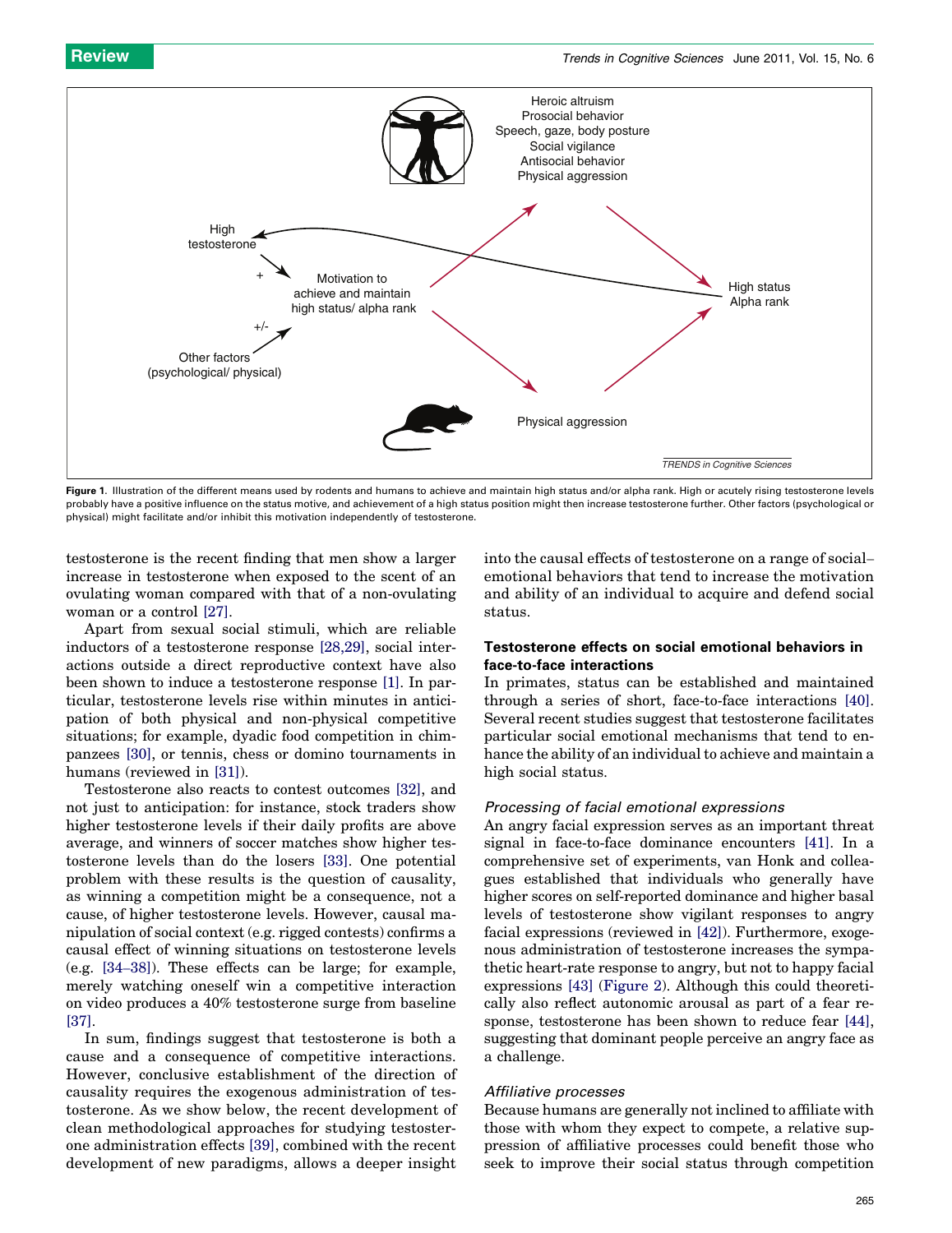<span id="page-3-0"></span>

Figure 2. Mean heart rate change in beats per minute (bpm) from baseline (1 s before stimulus presentation) during the presentation of happy (a) versus angry (b) faces under testosterone (red) versus placebo (blue). Relative to placebo, testosterone administration induces a positive sympathetic response to the angry facial expressions (b), an effect that is not observed in the happy faces condition (a). Adapted from [\[43\]](#page-7-0).

with others. Indeed, reduced facial mimicry, which is a precursor of empathy-related processes occurring automatically and without conscious awareness [\[45\],](#page-7-0) has been observed when subjects face an explicit competition situation [\[46\]](#page-7-0) and when they are subliminally presented with competition primes [\[47\].](#page-8-0) Notably, a recent testosterone administration study has shown that facial mimicry in response to emotional facial expressions is relatively suppressed after a single dose of testosterone [\[48\]](#page-8-0).

Humans are generally aware of, and concerned with, the emotions of others. In the competition for status, however, this awareness might be detrimental, as it could boost concern for the other party at the expense of one's own status drive. Thus, if testosterone facilitates status seeking, it is conceivable that it might suppress emotion inference capacity. Indeed, it has recently been shown that a single administration of testosterone to young females leads to a significant impairment in the ability to infer emotions, intentions and feelings from the eye region of the face [\[49\]](#page-8-0). In addition, the same study established that subjects' second-to-:fourth digit ratio, which is thought to be a marker of prenatal testosterone exposure, is largely able to predict this effect and, thus, represents an important link between putative early androgen priming and testosterone challenge in the adult [\[49\].](#page-8-0)

Finally, placing high trust in others in a dyadic competition is generally non-adaptive, as it might be easily exploited [\[50\]](#page-8-0). In line with this are findings of decreased trustworthiness ratings of facial photographs in subjects who received a single dose of testosterone [\[51\].](#page-8-0) Crucially, this effect was driven most strongly by those who trusted easily, suggesting that testosterone adaptively increases social vigilance in these trusting individuals to better prepare them for competition over status and valued resources [\[51\]](#page-8-0).

Thus, testosterone appears to modulate a host of social– emotional processes that are relevant to status seeking in face-to-face interactions. In particular, it enhances sympathetic arousal in response to angry faces and suppresses facial mimicry, emotion inference and trust.

Because it is known that both humans and non-human primates use stares and eye aversion as important mechanisms for establishing and maintaining position in the status hierarchy of the group [\[40\]](#page-7-0), a gaze aversion measure could be considered to be an ecologically valid measure of dominance in human face-to-face interactions. Recent results provide direct support for the hypothesis that speed of gaze aversion from masked facial anger depends on selfreported motives of dominance and submission [\[52\]](#page-8-0). Thus, future studies could ask whether testosterone also modulates this process.

#### Testosterone effects on economic interactions in anonymous settings

Status motives do not only affect behavior in face-to-face interactions [\[15\]](#page-7-0), but can also play a role in anonymous interactions. It is possible, for example, to set up situations in which individuals compete for money [\[53\]](#page-8-0) or can acquire a reputation [\[54\]](#page-8-0) anonymously. Likewise, the proposer might perceive a rejection of her offer as aversive owing to status concerns in the ultimatum game [\[13\].](#page-7-0) The human motivation to form and maintain a good reputation [\[54\]](#page-8-0) or the motivation to exercise authority (Fehr, E. et al. (2010) The lure of authority: motivation and incentive effects of power. A working paper; available from: [http://www.hec.unil.ch/](http://www.hec.unil.ch/hec/hec_en_bref/evenements/deep/Herz%2520-%2520The%2520Lure%2520of%2520Authority.pdf) [hec/hec\\_en\\_bref/evenements/deep/Herz%20-%20The%20](http://www.hec.unil.ch/hec/hec_en_bref/evenements/deep/Herz%2520-%2520The%2520Lure%2520of%2520Authority.pdf) [Lure%20of%20Authority.pdf](http://www.hec.unil.ch/hec/hec_en_bref/evenements/deep/Herz%2520-%2520The%2520Lure%2520of%2520Authority.pdf)) are clearly related to statusseeking behavior. Status-related motives can thus even play an important role in anonymous settings, both in competitive and non-competitive environments.

The first study to use a causal testosterone administration procedure in an experimental economic setting did not find any effects on several economic social interactions [\[14\]](#page-7-0). Because the study used long-term administration of testosterone, this null finding might be due to secondary feedback effects on the neuroendocrine axis (i.e. suppression of endogenous testosterone production owing to chronic administration). In general, acute administration shows greater reliability in the production of both behavioral and neurophysiological effects (reviewed in [\[55\]](#page-8-0)).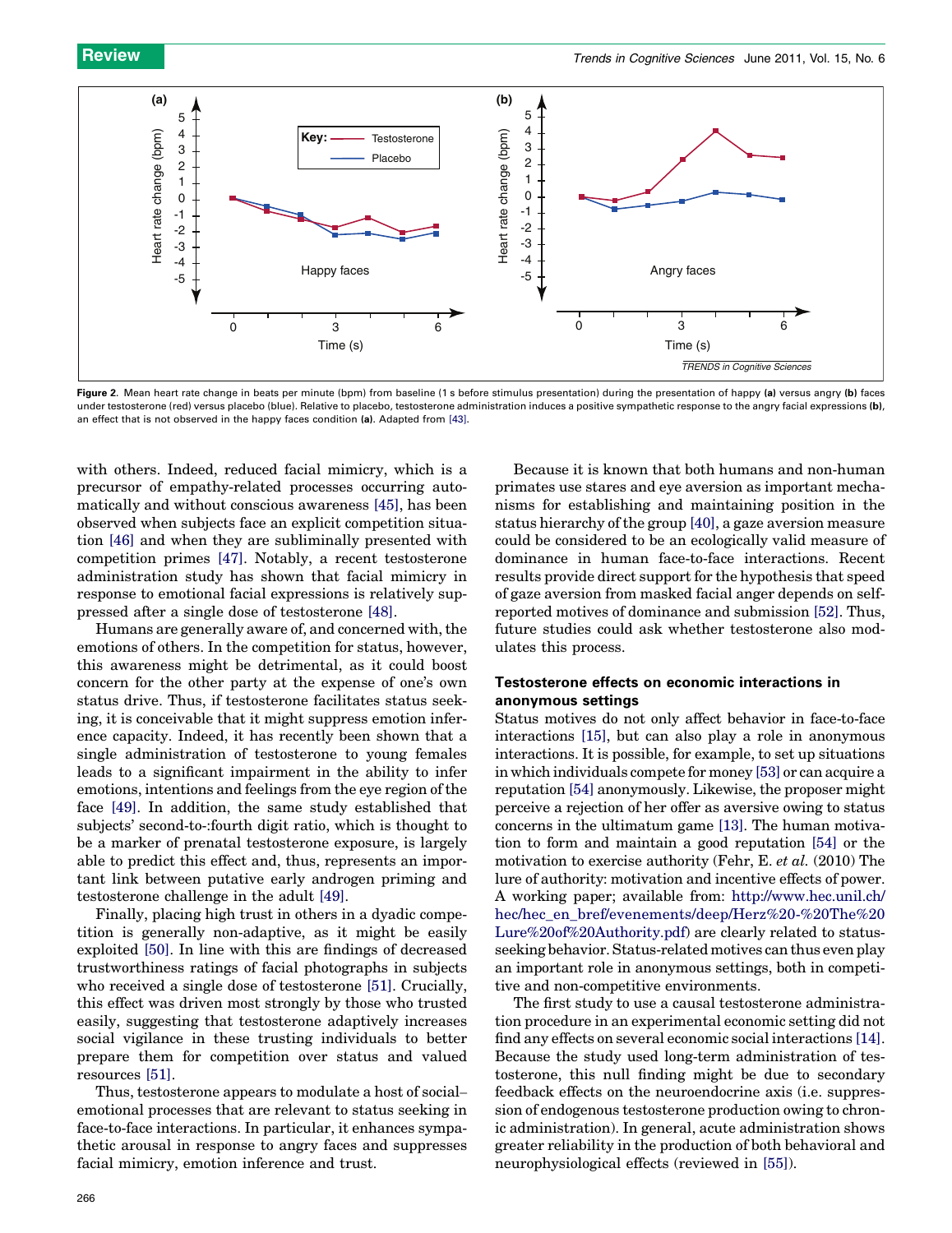

Figure 3. The frequency distribution of proposers' offers across treatments and beliefs in an ultimatum game under testosterone (red) versus placebo (blue). (a) The distribution of offers in the placebo and the testosterone group in those subjects who believed that they had received placebo. An overall left shift is observed in the frequency distribution of offers in the placebo and the testosterone group in those subjects who believed that they had received testosterone (b). Adapted from [\[13\]](#page-7-0).

What are the causal effects of testosterone administration on economic interactions when the administration procedure is acute rather than chronic? Folk wisdom holds that testosterone causes antisocial, egoistic, or even aggressive behaviors in humans. However, the correlational studies discussed above already suggest that this simple folk view probably requires revision [\[34,56\].](#page-7-0) A recent placebo-controlled testosterone administration study found support for the idea that the testosterone–aggression link might be based upon 'folk' views: individuals given placebo who believed they had been given testosterone showed less fair bargaining offers compared with those who believed that they had received placebo, thus confirming people's stereotypes about the behavioral effects of testosterone. More importantly, however, when statistically controlling for this belief of treatment assignment, one acute dose of testosterone in women increased the fairness of proposers' bargaining offers in an ultimatum game [\[13\]](#page-7-0) (Figure 3). An important motive driving proposer behavior is to avoid the rejection of the offer. Thus, if testosterone increases the concern for status, subjects who received testosterone might have perceived a rejection as more aversive, inducing them to make fairer offers.

A caveat with respect to the findings in [\[13\]](#page-7-0) is that beliefs about the treatment assignment were measured after the ultimatum game by self-report and, hence, the belief formation might have been endogenous (i.e. the behavior affected beliefs and not vice versa); future studies might therefore test whether a causal manipulation of beliefs about testosterone treatment allocation confirms this result. Another study [\[57\]](#page-8-0) found that testosterone administration prior to an ultimatum game resulted in decreased generosity in a sample of healthy males if repeated measures were not controlled for. The results are insignificant, however, if the fact that the same subject participated in the ultimatum game several time is correctly controlled for statistically. Moreover, a recent study suggests that a low second-to-:fourth digit ratio (high prenatal testosterone exposure) is associated with unfair

proposer offers if subjects had previously received an unfair offer when in the responder role [\[58\].](#page-8-0) Many possible spill-over effects can thus occur in a within-subject design such as that used in [\[57\]](#page-8-0), where subjects repeatedly play as a proposer and a responder, rendering the interpretation of the results difficult.

In summary, recent evidence indicates that testosterone not only influences social behavior in face-to-face situations, but also in anonymous economic interactions. Future placebo-controlled testosterone administration studies could investigate the role of testosterone in reputation formation or the motivation to exercise authority. Furthermore, as testosterone has mostly been linked to competition in animals, an exciting prospect for future studies is the investigation of the causal effects of the hormone in zero-sum games.

#### Neurobiological mechanisms underlying the role of testosterone in social status hierarchies

Recent advances have focused on a distinctive set of psychological, neuroendocrinological and neurochemical processes that are modulated by testosterone and are relevant in the context of social status hierarchies. Maintaining a high status position requires an increased sensitivity for aversive events and impending social threats, particularly those that challenge the high social status of an individual. As we show below, testosterone appears to be able to influence such processes; in particular, it appears to confer high motivational drive, low fearfulness and high stressresilience, either directly or via interactions with other hormones and neurotransmitter systems.

#### Amygdala and threat vigilance

Human neuroimaging findings have identified the amygdala and orbitofrontal cortex (OFC) in responding to angry facial expressions [\[59,60\]](#page-8-0). The amygdala is a brain structure that is rich in androgen receptors [\[61\]](#page-8-0) and affected by circulating androgens [\[62\]](#page-8-0). Among healthy young men, the blood oxygen level-dependent (BOLD) response in the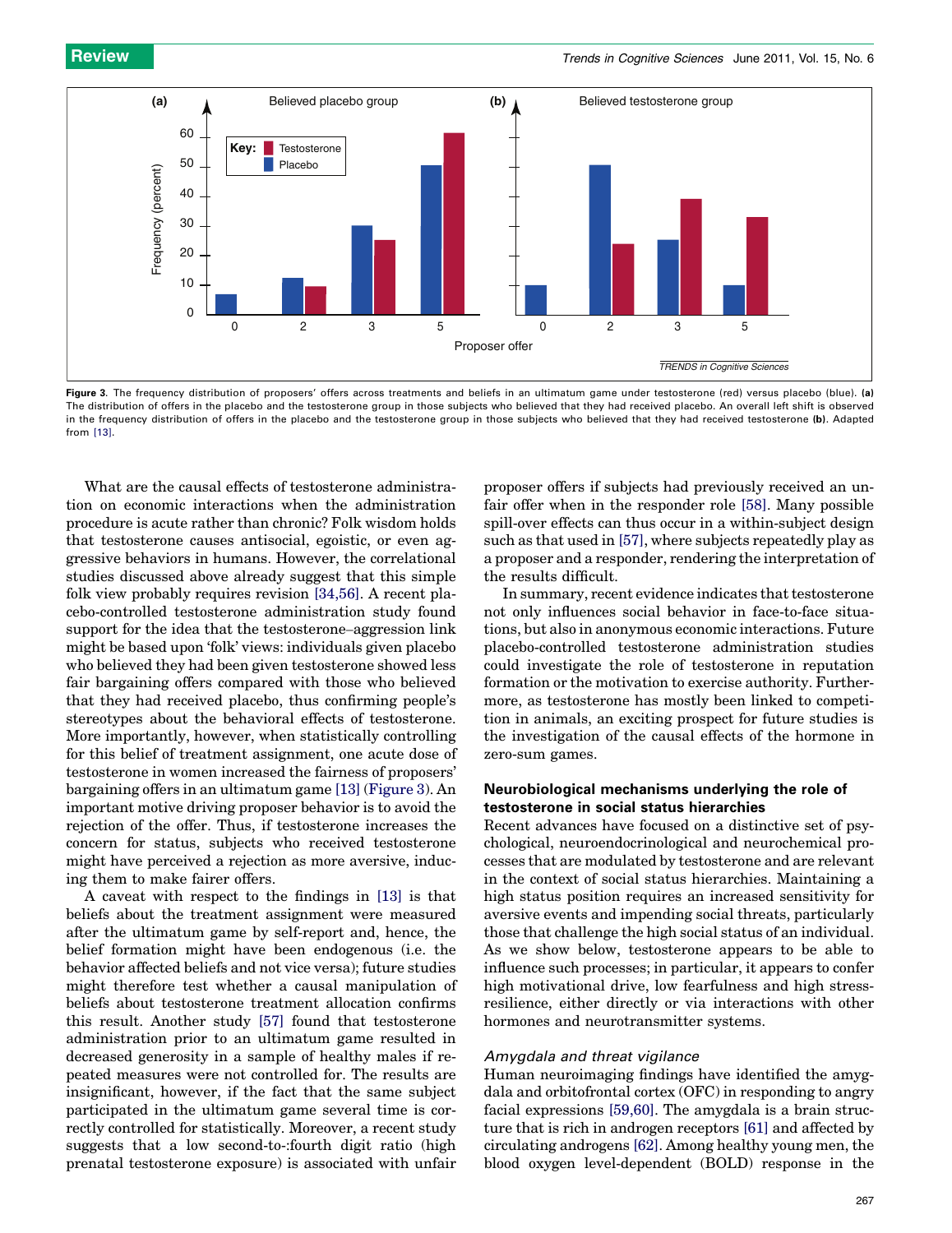

Figure 4. Testosterone-enhanced activation of the right amygdala in the contrast 'angry versus happy faces' (a). Enhanced activity of the ventral striatum after testosterone administration in the contrast 'reward versus non-reward' trials (b). Both images are overlaid on a canonical T1-weighted anatomical image. Adapted from [\[66\]](#page-8-0) (a) and [\[82\]](#page-8-0)  $(b)$ 

amygdala to fearful and angry faces co-varies positively with individual differences in serum testosterone concentrations [\(\[63,64\],](#page-8-0) but see [\[65\]](#page-8-0)). Exogenous testosterone has been shown to activate the amygdala in young women viewing angry facial expressions [\[66\]](#page-8-0) (Figure 4). A mechanism underlying these observations might be that testosterone induces a functional decoupling between OFC and amygdala activity [\[67,68\].](#page-8-0)

An intriguing twist to the account above is the possibility that testosterone effects in the amygdala are not mediated by testosterone itself, but by its metabolite, the sex steroid estradiol, which is classically associated with the female neuroendocrine system. This metabolization is mediated by the enzyme aromatase, a protein that has recently attracted much interest [\[69\].](#page-8-0) Aromatase is expressed in the brain of all mammals and is found in areas implicated in the regulation of social behaviors [\[70\]](#page-8-0). Using the positron emission tomography (PET) ligand [11]C-vorozole, high binding affinity to aromatase in vivo was detected in the amygdala of rhesus monkeys [\[71\]](#page-8-0) and humans [\[72\]](#page-8-0). Relevant in this context is also the fact that variants in the aromatase gene have been associated with different degrees of self-reported harm avoidance [\[73\].](#page-8-0) An exciting approach for future behavioral studies in humans might thus involve testosterone administration with a concurrent pharmacological inhibition of aromatase, and aromatase ligand–PET studies.

#### Reward and motivation

Another possible mechanism through which testosterone might promote status-seeking behavior is by a modulation of reward processing and motivational drive in the dopaminergic system, in particular in the striatum. Reward processing is considered to be a crucial element in social interactions [\[74\]](#page-8-0) and social hierarchies [\[75\]](#page-8-0) and has been shown to be influenced by testosterone. Rodents exhibit place preferences for testosterone administration [\[76\]](#page-8-0); this effect has been localized to the nucleus accumbens shell, an important reward region in rodents [\[77\]](#page-8-0), and can be blocked by dopamine receptor antagonists [\[78\].](#page-8-0) Rewardbased reinforcement effects in animals have been observed within short time periods  $(30 \text{ min})$  after systemic administration of testosterone [\[79\],](#page-8-0) suggesting that a testosterone surge following a status-relevant social stimulus might reinforces any behavior that led to that testosterone response in the first place. In humans, patients who are hypogonadal (testosterone levels too low) show apathy and lack of motivation [\[80\]](#page-8-0), whereas testosterone administration in healthy subjects induces motivation to act [\[81\]](#page-8-0) and upregulates activity in the ventral striatum [\[82\]](#page-8-0) (Figure 4).

As described above for threat vigilance, one intriguing possibility is that the reward-related effects of testosterone are mediated through its metabolite estradiol. For example, estradiol administration can increase striatal dopamine levels in rats, which were depleted following ovariectomy, and increases amphetamine-evoked dopamine release. In the amygdala, estradiol enhances electrically evoked dopamine release dose-dependently (reviewed in [\[83\]\)](#page-8-0). It is also readily self-administered [\[84\]](#page-8-0). Estradiol might also cause menstrual cycle-dependent modulation of activity in dopaminoceptive brain regions in healthy, premenopausal human females [\[85\].](#page-8-0) Thus, testosterone administration might influence motivational and reward processes either directly via androgen receptors, or indirectly via estradiol acting on estrogen receptors.

#### Anxiolysis and fear reduction

A further process that influences status-seeking behavior might be anxiolysis, as it might help to facilitate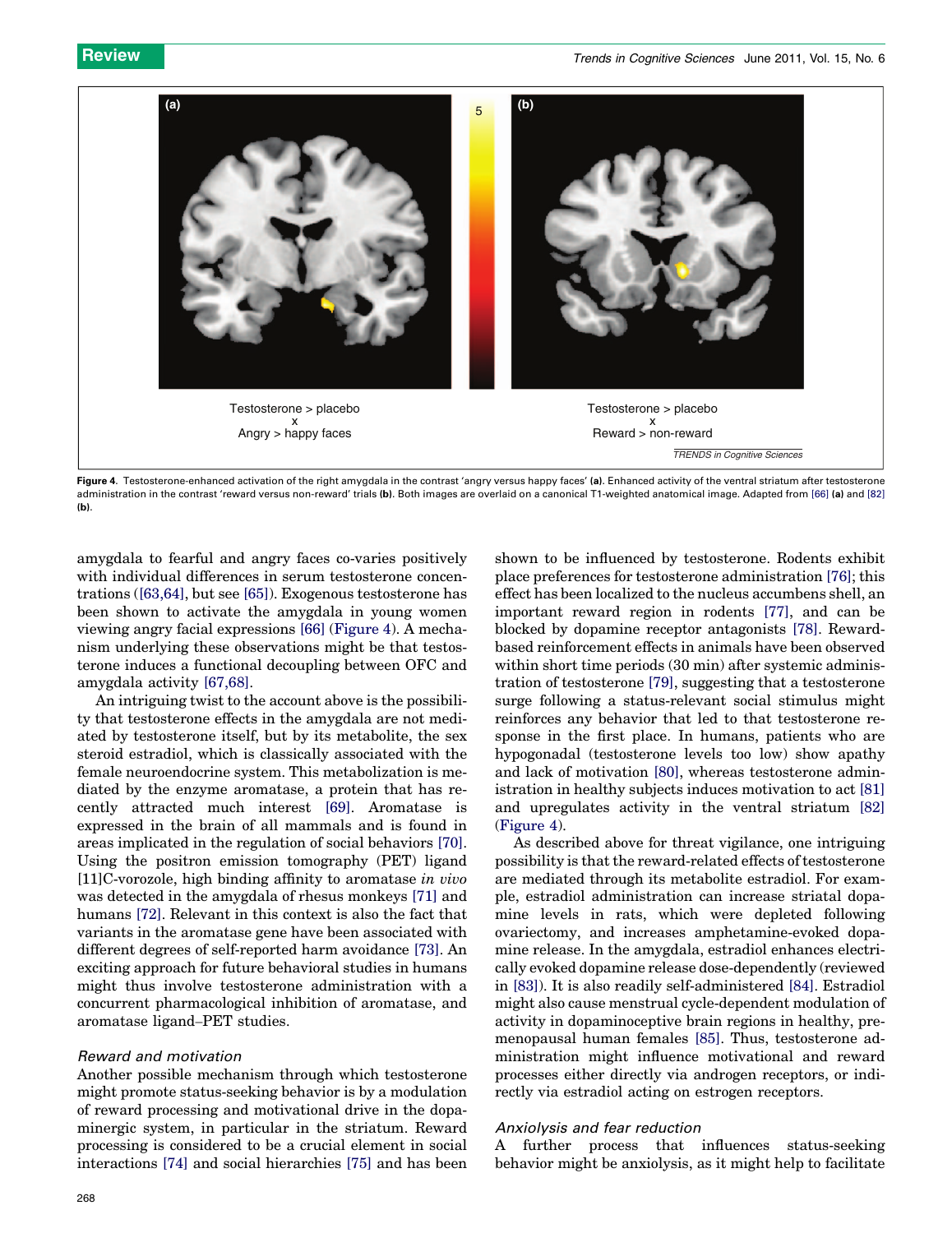

Figure 5. Mean fear-related attentional bias scores (i.e. response latencies for subliminally presented fearful faces minus response latencies for neutral faces) in ms under testosterone versus placebo. Testosterone administration abolishes the fear-related attentional bias. Vertical lines indicate standard errors of the mean. Adapted from [\[44\].](#page-7-0)

engagement in a contest. Several studies have shown that testosterone administration reduces anxiety-like behavior in rodents in several behavioral paradigms, including the defensive burying test [\[86\]](#page-8-0) and the elevated plus maze [\[87\]](#page-8-0). These effects have been shown to be gamma-aminobutyric acid  $A$  (GABA<sub>A</sub>) receptor dependent [\[88\]](#page-8-0) and the anti-androgen flutamide was shown to block the anxiolytic-like effect of testosterone in castrated male rats [\[86\]](#page-8-0). Aromatization to estradiol does not seem to be necessary for the anxiolytic effects in rodents [\[88\]](#page-8-0). In humans, single acute doses of testosterone have been shown to reduce subconscious fear (Figure 5) and fearpotentiated startle [\[44,89\].](#page-7-0) Together, these results suggest that testosterone takes its effects on status seeking through decreasing fear. In contrast to the mechanisms described above for threat vigilance and reward processing, aromatization to estradiol seems not to play a major role in mediating the fear-reducing effects of testosterone. However, future concurrent testosterone administration and aromatase inhibition studies in humans have yet to confirm this.

#### Stress resilience

In face-to-face interactions, individuals are assumed to compete for status in fairly well-defined contests, each trying to 'outstress' the other with verbal and facial cues, and the fact that low-ranked members show more stress symptoms than higher-ranked members during mutual

interaction is a common feature of status hierarchies [\[40\]](#page-7-0). Stress probably also plays an important role in anonymous competition. Hence, stress resilience might enable an individual to cope with a challenge adaptively. Studies in animals have confirmed that testosterone downregulates the hypothalamic–pituitary–adrenal stress response [\[90\]](#page-8-0). It has also been shown to attenuate the sympathetically mediated stress response to aversive stimuli in humans [\[91\]](#page-8-0).

In summary, testosterone seems to act at different neurobiological nodes that are important contributors to status-seeking and status maintenance behaviors. Studies in animals suggest that testosterone has anxiety-reducing properties. These effects are likely to be mediated via a non-genomic pathway and dependent on  $GABA_A$  receptor signaling. Testosterone administration studies confirm that the hormone also has fear-reducing properties in humans. A further important function of testosterone is its role in motivation; animal models have shown a tight link with the dopaminergic system within striatal areas. Thus, together with the ability to reduce fear and buffer stress responses, testosterone might have a pivotal role in promoting upward movement in a status hierarchy by facilitating the engagement in a competition for status. By contrast, testosterone can promote threat vigilance, which enables an individual to not only detect potential status challenges, but also, as a consequence of, and facilitated through the mechanisms detailed above, act accordingly to defend its high status position. These effects might be mediated by the amygdala, possibly involving aromatization to estradiol.

#### Concluding remarks

Testosterone has been the focus of intensive research for decades. Whereas early studies pointed towards a role in physical aggression, recent evidence suggests that this simple view needs to be refined. In particular, it appears that testosterone promotes status-seeking and social dominance motives, and thus plays an important role in social status hierarchies. (Note, however, that most of these recent studies were conducted on Western student populations; it remains to be tested whether these findings generalize to other populations [\[92\]](#page-8-0).) Most recently, several studies in humans have begun to test the causality of the link between social, emotional and economic interaction behavior through acute testosterone administration. These studies have confirmed that an account of testosterone as a simple mediator of aggression falls short of the truth; instead, testosterone appears to have a more subtle and complex role in driving behaviors that tend to increase an individual's motivation and ability to acquire and defend social status. The exact mechanisms by which testosterone has these effects remain elusive; however, recent research has suggested four plausible channels, namely threat vigilance, reward processing, fear reduction and stress resilience. The task of future studies will be to delineate the role of testosterone in social interaction more precisely and to test which of these candidate channels accounts for most of the observed behavioral variance (see also [Box 1](#page-7-0) for further outstanding questions).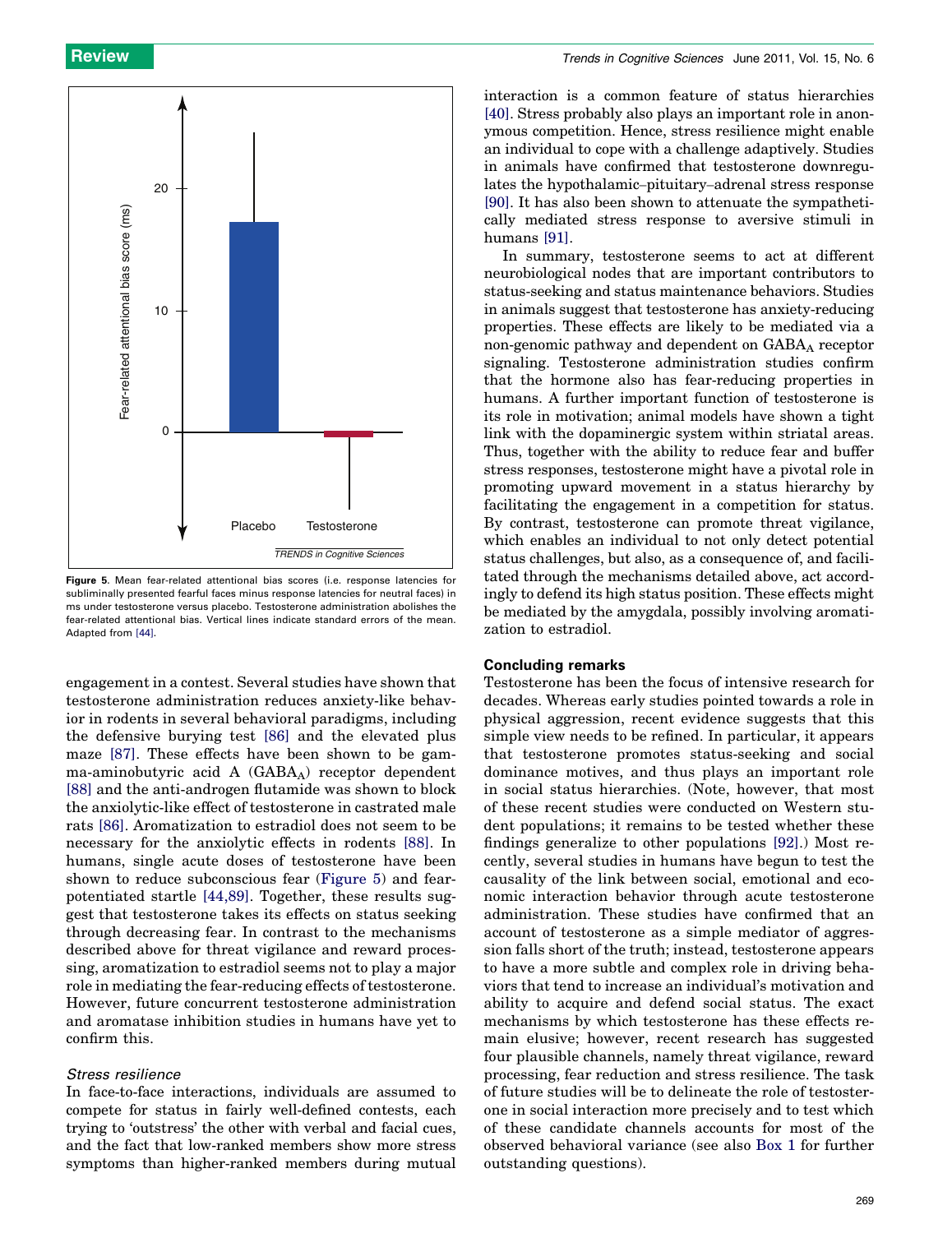#### <span id="page-7-0"></span>Box 1. Outstanding questions

- How does winning or losing a contest interact with exogenously administered testosterone to determine future competitiveness in humans?
- $\bullet\,$  Which effects on social interaction are mediated by estradiol and which by testosterone?
- Does testosterone influence learning effects in repeated (social) decision-making tasks?
- What are the effects of acute single doses of testosterone on social interaction in young men?
- Which animal models are useful for understanding testosterone effects in humans; which ones are not?

#### Acknowledgements

This paper has benefitted from support from the Neurochoice Program of Systems X, the Swiss Initiative for Systems Biology, and the National Competence Center for Research (NCCR) in the Affective Sciences. It was also supported by a grant from the Swiss National Science Foundation (CE: PBEZP3-131154). Helpful comments on drafts of the manuscript were made by three anonymous referees and Justin Carre, Douglas Granger, Markus Heinrichs, Jack van Honk, Robert Josephs, Angie Kehagia, Daria Knoch, Allan Mazur, Michael Naef, Karin Roelofs and Sigrid von Eckardstein.

#### References

- 1 Mazur, A. and Booth, A. (1998) Testosterone and dominance in men. Behav. Brain Sci. 21, 353–363 discussion 363–397
- 2 Coates, J.M. et al. (2010) From molecule to market: steroid hormones and financial risk-taking. Philos. Trans. R. Soc. B. 365, 331–343
- 3 Beeman, E.A. (1947) The relation of the interval between castration and 1st encounter to the aggressive behavior of mice. Anat. Rec. 99, 570–571
- 4 Wingfield, J.C. et al. (2000) Toward an Ecological Basis of Hormone– Behavior Interactions in Reproduction in Birds, MIT Press
- 5 Wingfield, J.C. et al. (1990) The Challenge Hypothesis: theoretical implications for patterns of testosterone secretion, mating systems, and breeding strategies. Am. Nat. 136, 829–846
- 6 Folstad, I. and Karter, A.J. (1992) Parasites, bright males, and the immunocompetence handicap. Am. Nat. 139, 603–622
- 7 Gleason, E.D. et al. (2009) Testosterone release and social context: when it occurs and why. Front. Neuroendocrinol. 30, 460-469
- 8 Dabbs, J.M. et al. (1995) Testosterone, crime, and misbehavior among 692 male prison-inmates. Pers. Indiv. Differ. 18, 627–633
- 9 Dabbs, J.M. and Hargrove, M.F. (1997) Age, testosterone, and behavior among female prison inmates. Psychosom. Med. 59, 477–480
- 10 Dodge, K.A. and Coie, J.D. (1987) Social-information-processing factors in reactive and proactive aggression in children's peer groups. J. Pers. Soc. Psychol. 53, 1146–1158
- 11 Carre, J.M. et al. (2011) The social neuroendocrinology of human aggression. Psychoneuroendocrinology [DOI: 10.1016/J.PSYNEUEN.](http://dx.doi.org/10.1016/J.PSYNEUEN.                        2011.02.001) [2011.02.001](http://dx.doi.org/10.1016/J.PSYNEUEN.                        2011.02.001)
- 12 Archer, J. et al. (2005) Testosterone and aggression: a reanalysis of Book, Starzyk, and Quinsey's (2001) study. Aggress. Violent Behav. 10, 241–261
- 13 Eisenegger, C. et al. (2010) Prejudice and truth about the effect of testosterone on human bargaining behaviour. Nature 463, 356–359
- 14 Zethraeus, N. et al. (2009) A randomized trial of the effect of estrogen and testosterone on economic behavior. Proc. Natl. Acad. Sci. U.S.A. 106, 6535–6538
- 15 Mazur, A. (2005) Biosociology of Dominance and Deference, Rowman & Littlefield
- 16 Higley, J.D. et al. (1996) CSF testosterone and 5-HIAA correlate with different types of aggressive behaviors. Biol. Psychiatry 40, 1067–1082
- 17 Dabbs, J.M. and Morris, R. (1990) Testosterone, social-class, and antisocial-behavior in a sample of 4,462 men. Psychol. Sci. 1, 209–211
- 18 Mueller, U. (1998) Aggressiveness and dominance. Behav. Brain Sci. 21, 381–391
- 19 Vermeersch, H. et al. (2010) Gender ideology, same-sex peer group affiliation and the relationship between testosterone and dominance in adolescent boys and girls. J. Biosoc. Sci. 42, 463–475
- 20 Rowe, R. et al. (2004) Testosterone, antisocial behavior, and social dominance in boys: pubertal development and biosocial interaction. Biol. Psychiatry 55, 546–552
- 21 Grant, V.J. and France, J.T. (2001) Dominance and testosterone in women. Biol. Psychol. 58, 41–47
- 22 Carre, J.M. et al. (2009) Testosterone responses to competition predict future aggressive behaviour at a cost to reward in men. Psychoneuroendocrinology 34, 561–570
- 23 Stanton, S.J. and Schultheiss, O.C. (2009) The hormonal correlates of implicit power motivation. J. Res. Pers. 43, 942
- 24 van Honk, J. et al. (1999) Correlations among salivary testosterone, mood, and selective attention to threat in humans. Horm. Behav. 36, 17–24
- 25 Wirth, M.M. and Schultheiss, O.C. (2007) Basal testosterone moderates responses to anger faces in humans. Physiol. Behav. 90, 496–505
- 26 Sellers, J.G. et al. (2007) Hormones and personality: testosterone as a marker of individual differences. J. Res. Pers. 41, 126–138
- 27 Miller, S.L. and Maner, J.K. (2010) Scent of a woman: men's testosterone responses to olfactory ovulation cues. Psychol. Sci. 21, 276–283
- 28 Roney, J.R. et al. (2007) Rapid endocrine responses of young men to social interactions with young women. Horm. Behav. 52, 326– 333
- 29 Lopez, H.H. et al. (2009) Attractive men induce testosterone and cortisol release in women. Horm. Behav. 56, 84–92
- 30 Wobber, V. et al. (2010) Differential changes in steroid hormones before competition in bonobos and chimpanzees. Proc. Natl. Acad. Sci. U.S.A. 107, 12457–12462
- 31 Salvador, A. (2005) Coping with competitive situations in humans. Neurosci. Biobehav. Rev. 29, 195–205
- 32 Mehta, P.H. and Josephs, R.A. (2006) Testosterone change after losing predicts the decision to compete again. Horm. Behav. 50, 684–692
- 33 Oliveira, T. et al. (2009) Testosterone responsiveness to winning and losing experiences in female soccer players. Psychoneuroendocrinology 34, 1056–1064
- 34 Josephs, R.A. et al. (2006) The mismatch effect: when testosterone and status are at odds. J. Pers. Soc. Psychol. 90, 999–1013
- 35 Josephs, R.A. et al. (2003) Status, testosterone, and human intellectual performance: stereotype threat as status concern. Psychol. Sci. 14, 158– 163
- 36 Newman, M.L. et al. (2005) Testosterone, cognition, and social status. Horm. Behav. 47, 205–211
- 37 Carre, J.M. and Putnam, S.K. (2010) Watching a previous victory produces an increase in testosterone among elite hockey players. Psychoneuroendocrinology 35, 475–479
- 38 Schultheiss, O.C. et al. (2005) Effects of implicit power motivation on men's and women's implicit learning and testosterone changes after social victory or defeat. J. Pers. Soc. Psychol. 88, 174–188
- 39 Tuiten, A. et al. (2000) Time course of effects of testosterone administration on sexual arousal in women. Arch. Gen. Psychiatry 57, 149–153 discussion 155–146
- 40 Mazur, A. (1985) A biosocial model of status in face-to-face primate groups. Soc. Forces 64, 377–402
- 41 Ohman, A. (1986) Face the beast and fear the face: animal and social fears as prototypes for evolutionary analyses of emotion. Psychophysiology 23, 123–145
- 42 van Honk, J. and Schutter, D.J. (2007) Vigilant and avoidant responses to angry facial expressions. In Social Neuroscience: Integrating Biological and Psychological Explanations of Social Behavior (Harmon-Jones, E. and Winkielman, P., eds), pp. 197–223, The Guilford Press
- 43 van Honk, J. et al. (2001) A single administration of testosterone induces cardiac accelerative responses to angry faces in healthy young women. Behav. Neurosci. 115, 238–242
- 44 van Honk, J. et al. (2005) Testosterone reduces unconscious fear but not consciously experienced anxiety: implications for the disorders of fear and anxiety. Biol. Psychiatry 58, 218–225
- 45 Singer, T. and Lamm, C. (2009) The social neuroscience of empathy. Ann. N.Y. Acad. Sci. 1156, 81–96
- 46 Lanzetta, J.T. and Englis, B.G. (1989) Expectations of cooperation and competition and their effects on observers' vicarious emotional responses. J. Pers. Soc. Psychol. 56, 543–554